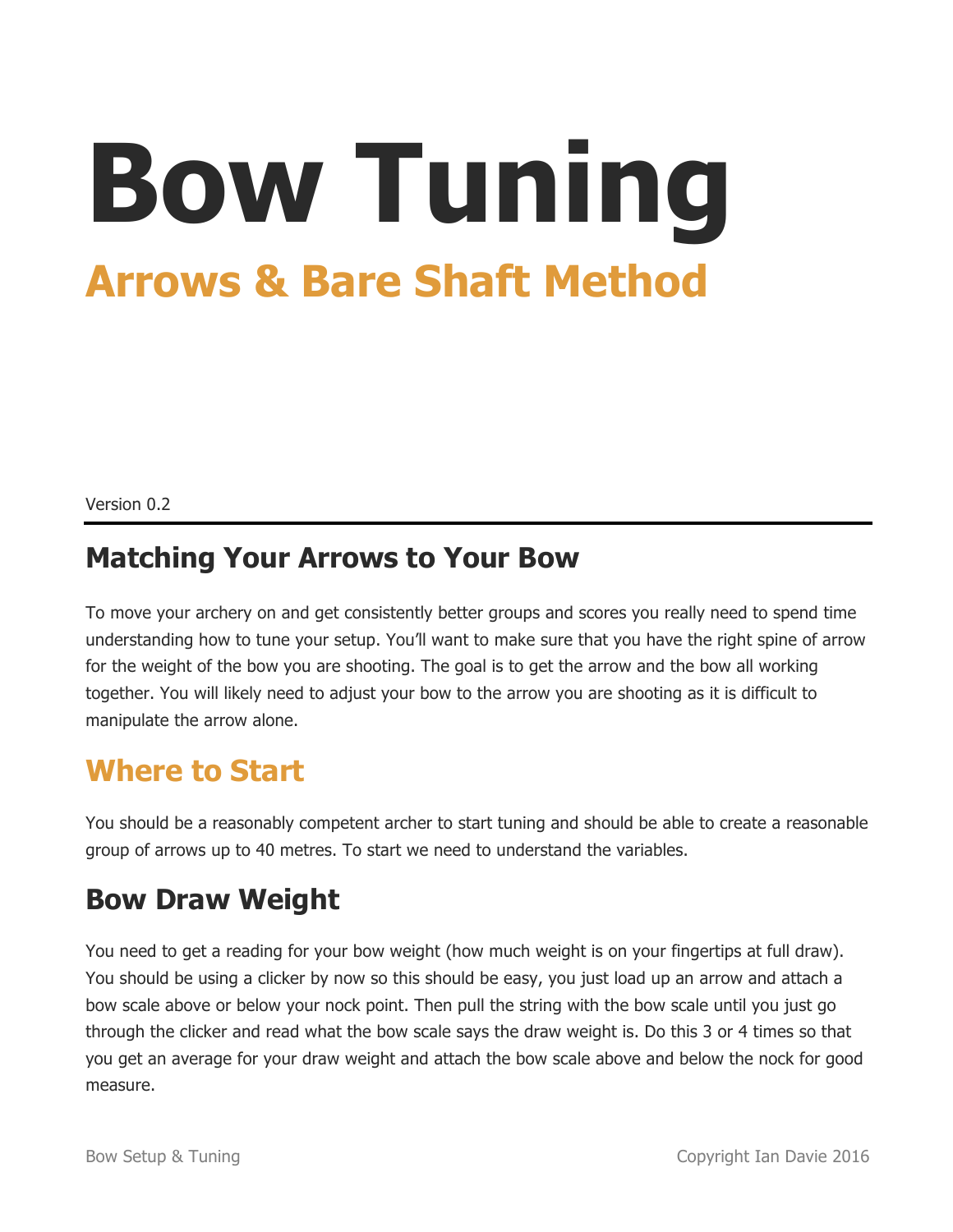## **Arrow Length**

This is usually measured by what is called the AMO (Archery Manufacturers Organisation) length and is a measurement of the arrow from the end of the shaft (not the point) to the bottom of the groove in the nock.



It is suggested that at full draw you have about 25-40mm of arrow beyond the rest.

## **Arrow Selection**

It's probably reasonable to assume that someone like Easton has done a lot of arrow testing, probably more than the average archer could do anyway. So it's therefore reasonable to make your arrow selection using the Easton arrow charts to determine which spine of arrow you should be shooting with. It's not going to be perfect, because Easton don't make an arrow just for you. You will need choose an arrow based upon your draw length and the draw weight you measured earlier. Easton provide a weight range and length to choose from. However, because these are ranges, it's probably not going to be perfect for you straight away and that's why we do this additional tuning. But it should be close enough to start.

Selecting the right arrow is an attempt to get the arrow to flex at the right speed and by the right amount, it will make it easier to tune your setup and should prevent the fletches from hitting the Rest, button or shelf on your riser.

#### **Weak or Stiff Arrows**

An arrow that is unmatched to your bow may be more difficult to tune and will likely not give you your best grouping. It is also more likely to causes the fletches to catch the rest, button or shelf as they pass. If you're getting consistent fletch damage and marks on your riser's shelf, this could be because your arrow is not quite right for your setup.

An arrow that is considered weak for your bow will over flex on release, the arrow can then find it difficult to settle down in flight. A weak arrow is often described as "Whippy" and will tend to shoot towards the side of the target matching your draw hand.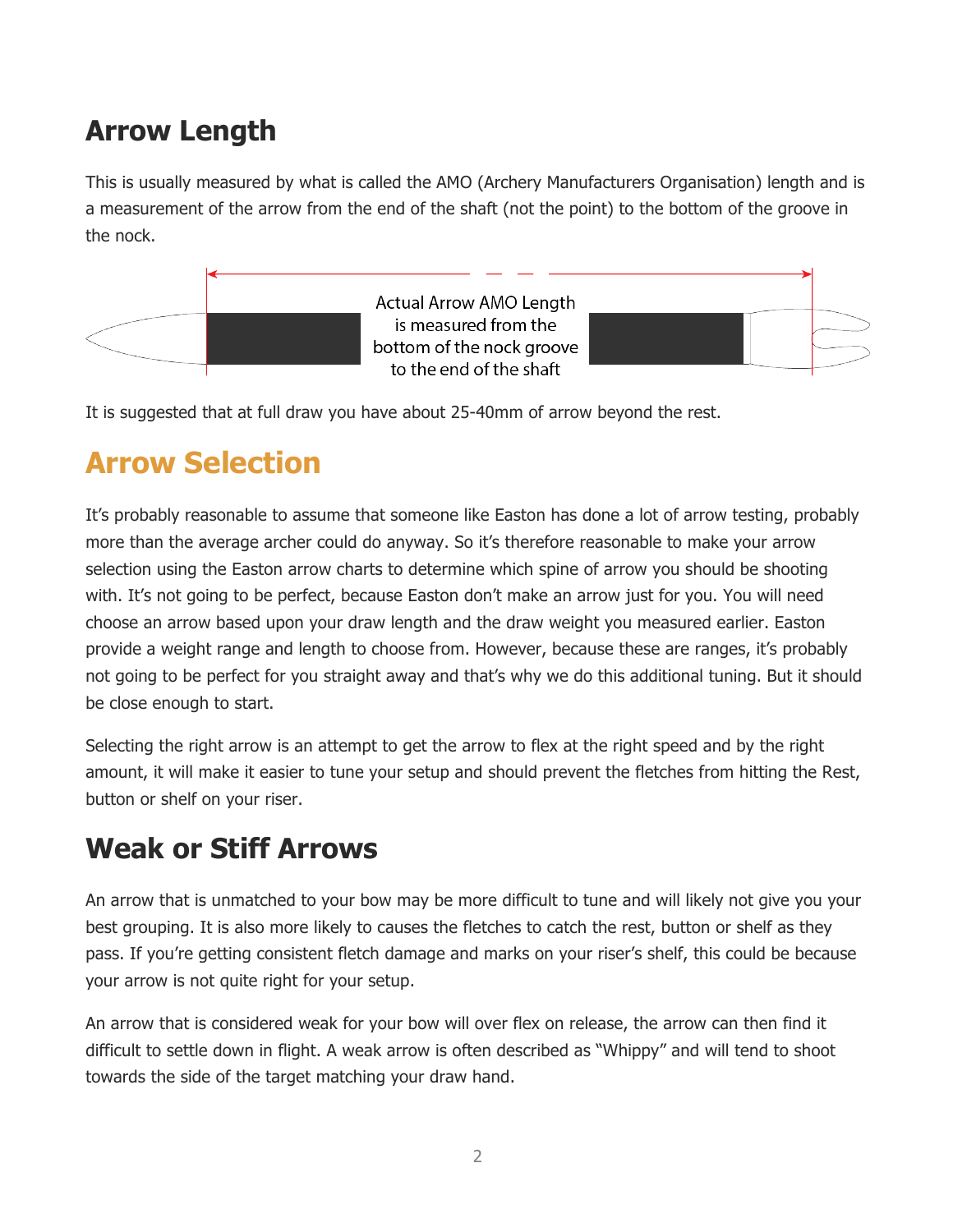A stiff arrow on the other hand can be equally difficult to group with and will not flex enough in flight.

In my research for this article I've read and heard many views on this subject and there is perhaps a slight preference to a stiffer arrow in people's opinions. But there are so many variables you can probably go one way or the other and get similar results. If you had pots of cash you'd buy a set of each and try them all to find the one that works best for you but a set of ACE's is not cheap. Anyway, Easton have apparently done all that, so I'll go with their guidance.

### **Point Weight Choice**

It is commonly recommended that you should use the heaviest point you can in an arrow. The advantages are that a heavier point will make the arrow track better, will help to reduce the effect of wind and can also help an arrow to straighten or settle during flight.

Easton will suggest a point weight for your recommended shaft but if you have selected a shaft where your bow weight is right at the lower end of the recommended weight range for the arrow, you may need to go a little heavier.

What does point weight do? A heavy point on an arrow will have the effect of making the arrow weaker, it'll also make the arrow heavier, which will increase your sight marks. A wrap by the fletches on the other hand will make an arrow stiffer.

# **Bare Shaft Tuning**

This description is based upon a right handed archer, swap the lefts and rights around for a left handed archer. It is also assumed that you have already set the bows centre shot, although it should be noted that you can still set the centre shot on a bow even if the arrows are weak or stiff.

Bare shaft tuning will help us:

- 1. Tune your bow weight/draw setup to the recommended arrow.
- 2. Tune for tighter groups.

With a target at about 20 metres shoot groups of 5/6 arrows that include 2 bare shafts. You should really do this when you're fresh in order to get your best groups and the best results. I'd also suggest this is done indoors or in the best possible conditions outside and you should really be at a stage where you can shoot an identifiable and reasonable group of arrows (about 20-30cm in diameter).

If your bare shaft arrows fall to the right of the group, this indicates that the arrow you're shooting is too weak. The arrow has flexed and unlike the fletched arrows, which have been steadied to the target by the fletches, the non-fletched arrows have allowed the flexing to take them off course. To bring the